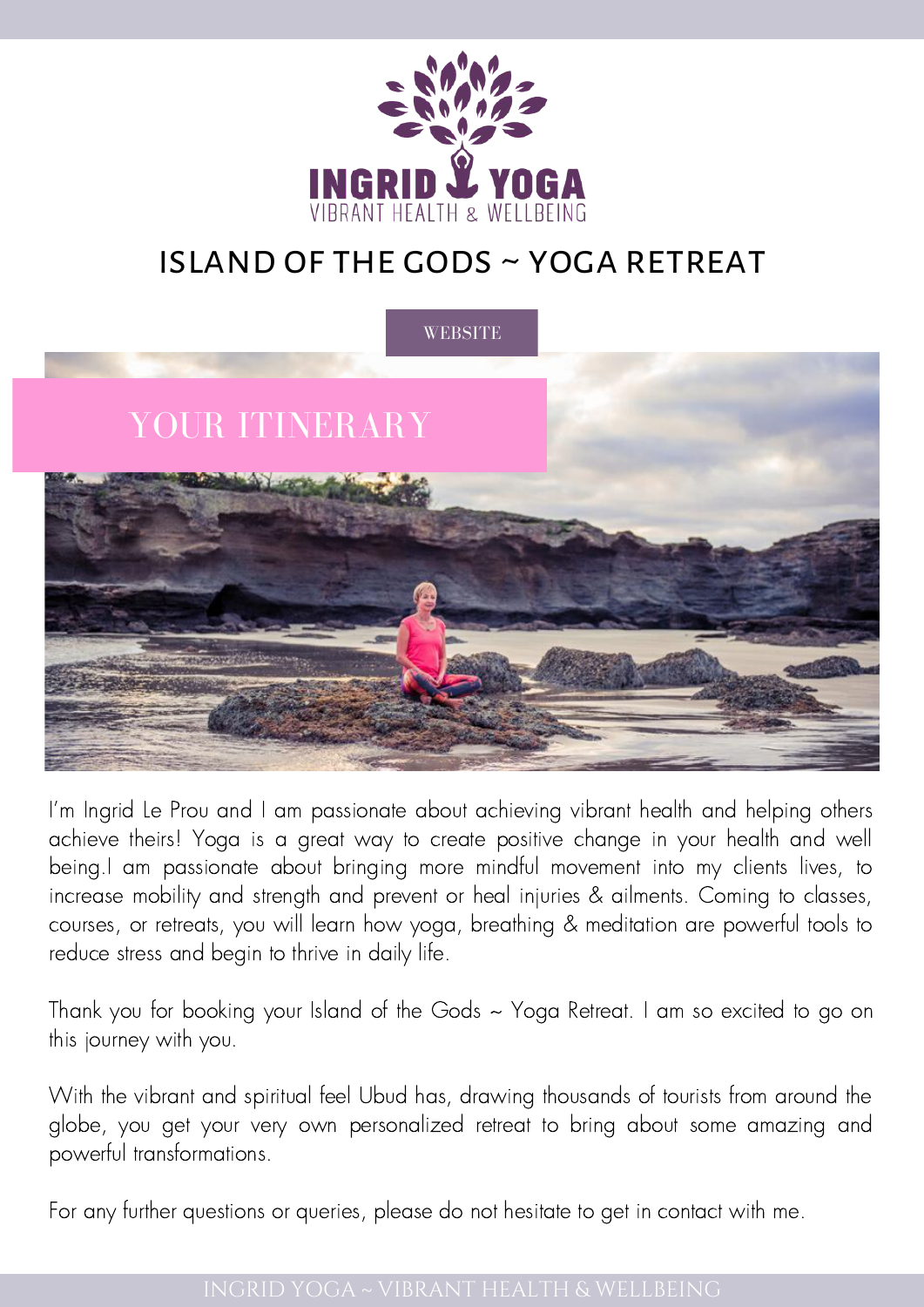

### SOCIAL MEDIA DAY 1

You will arrive at your beautiful accommodation in Ubud. Check in is from 2pm onwards. If you arrive early, feel free to drop your bags and head into Ubud town for some exploring.

This day will be put aside to ground yourself and relax in your new surroundings. So relax, unwind and get ready for an amazing Retreat.





Begin your day with a morning flow yoga session with Ingrid, followed by breakfast. Then to continue your journey, we will travel to a sacred water temple surrounded by ancient shrines and crystal clear water fed by natural springs. Here we will take part in a traditional ancient water healing ceremony where we will be cleansed and blessed in natural holy water.

The Balinese believe that bathing in these waters is a very healing and spiritual experience and many important rituals are held here. This will be the perfect opportunity to set your intention for the rest of the journey, to release and let go of what is no longer serving you, and of course, time to bond with your travelers.

Then lunch is at the amazing Tegallang Rice Terraces as we overlook the breath taking scenery. Followed by a swing to freedom out over the rice fields.

We will finish this day off with some coffee and tea tasting with the famous Luwak Kopi makers. The Luwak Kopi (coffee) is considered a delicacy among avid coffee enthusiasts. Join Ingrid at 5.30pm for your evening Meditation before dinner at your leisure.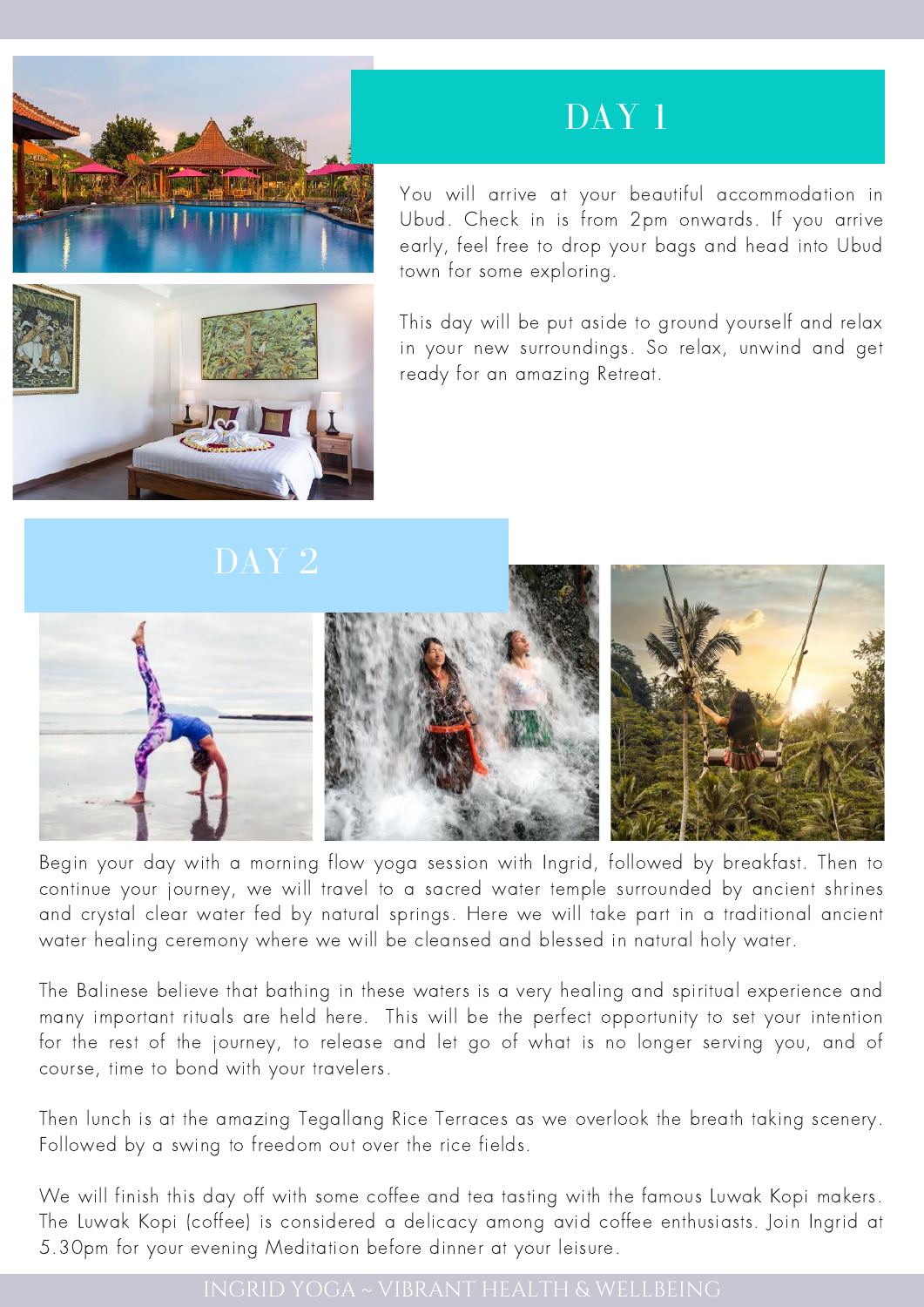

After breakfast, your lovely host Ingrid will guide you in a Yoga & Chakras workshop. You will focus on yoga poses, pranayama and meditation on each of the Chakras (energy centres). You will learn more about your subtle energy system and how it impacts your health & well-being. Lunch at resort included.

The day continues with an afternoon of leisure, time to walk around Ubud town, do some shopping, get a massage at the resort, lay by the pool and read - it's totally up to you.

Join Ingrid back at the resort at 5.30pm for a yoga Nidra or Meditation before dinner. Dinner at your leisure.

# DAY 4

MARKETING MATERIAL

Begin your day with a morning flow yoga session with Ingrid, followed by breakfast. After breakfast we have a traditional home style cooking class with the lovely Putu and her family at their charming home in Ubud.

Here we get to channel our inner chef as we learn how to cook an assortment of delicious Balinese dishes.

After enjoying our culinary delights for lunch, we will continue on back to the resort to relax, followed by an evening meditation session with Ingrid before dinner.



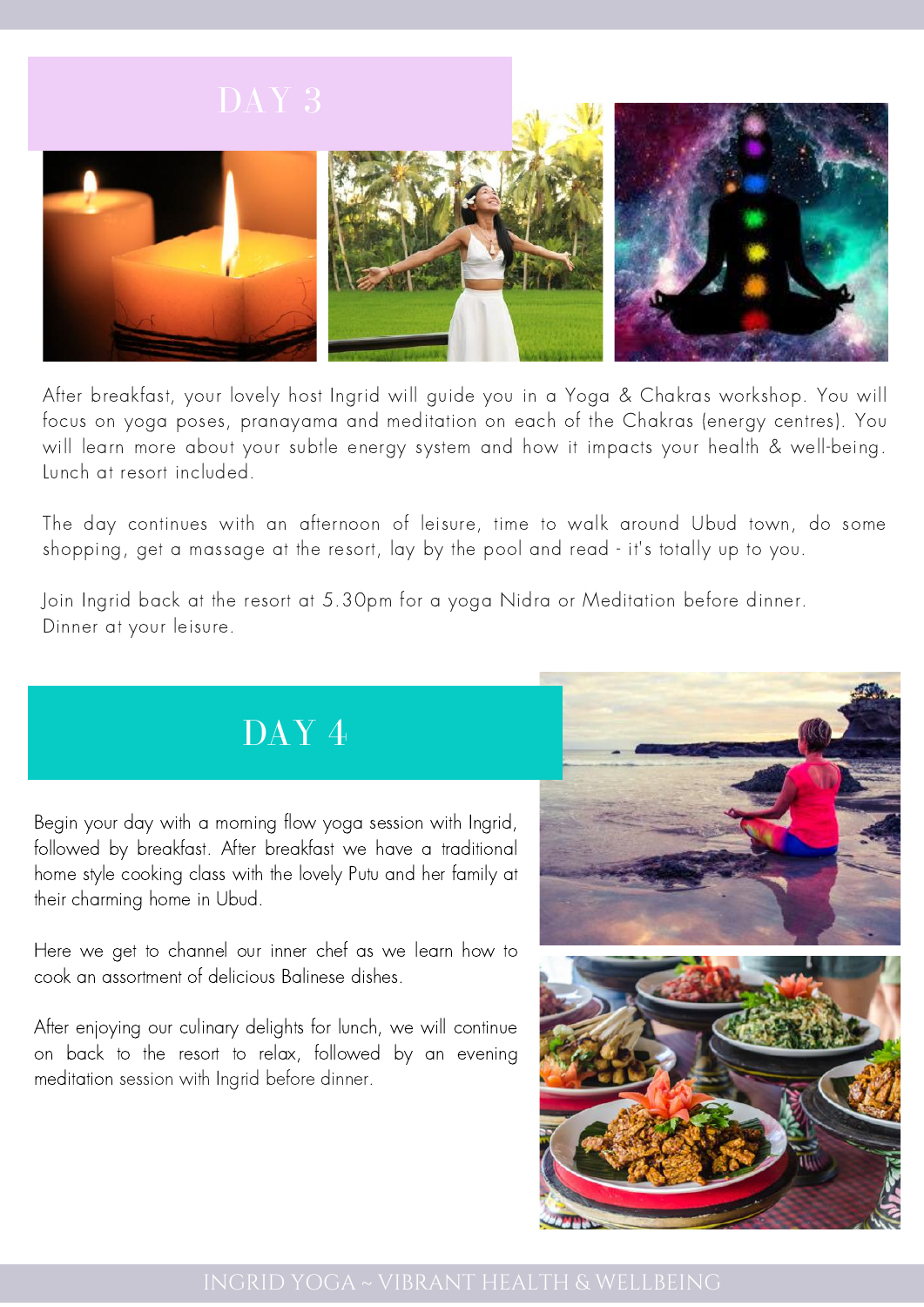



# DAY<sub>5</sub>

This day begins with an immersive Ancient Sound Healing Session at the Pyramids of Chi. Set in the Pyramid of Sun, a spectacular 14 meter gold painted pyramid built 1/16th scale to the Great Pyramid of Giza. The rhythmic frequencies produced by the ancient instruments propel you into a deep meditative state, connecting to the chakra system and allowing our bodies to feel, heal, relax & release.

We then head back to the resort for lunch, followed by a Breath work & Meditation workshop, Breath work is rapidly gaining recognition as a superior approach to optimum health. Learn techniques to balance your nervous system, improve vagal tone and transform your life!

# DAY<sub>6</sub>

We start this day off with some well deserved pampering - a 60 minute Balinese massage combined with an organic facial or body scrub.

We then get to enjoy a delicious raw lunch, curated by the renowned chef, Arif Springs, set in one of the most magnificent garden cafes in Ubud.

We've left this afternoon free for you to use as you wish. You may like to continue relaxing by the pool at our luxurious accommodation or spend the rest of the day exploring the sights of Ubud.



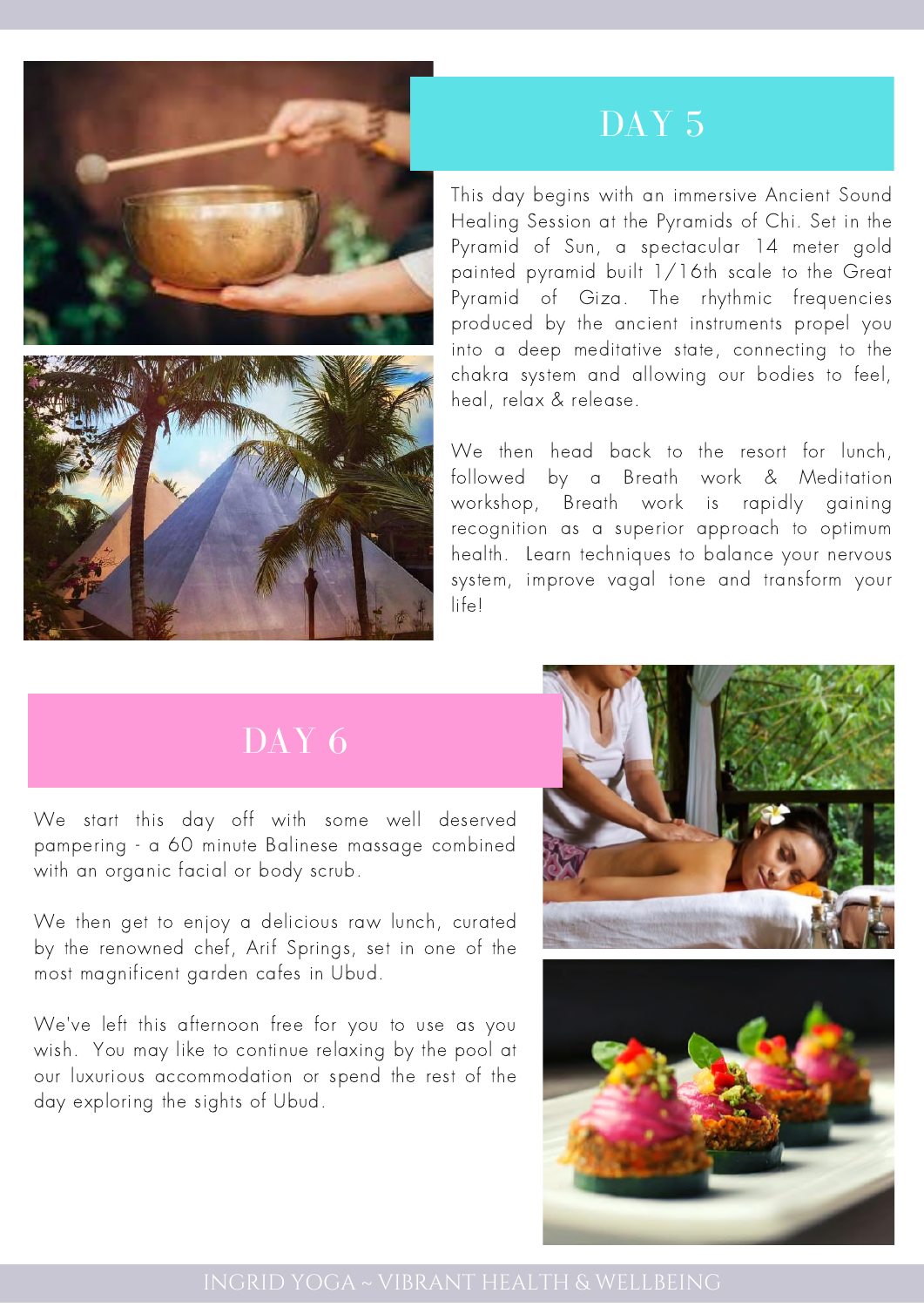

This day begins with a gentle session of Kundalini Yoga facilitated by a Balinese female guru. The purpose of Kundalini Yoga is to provide a modality by which people can achieve their maximum creative potential, free themselves from Karma (the lasting effects of past actions) and realise their life purpose.

Then we will have lunch together at the Resort followed by a Salt Therapy session. Salt Therapy (Halotherapy) is a natural and non-invasive treatment designed to relieve Respiratory Conditions and treat Skin Disorders. For those in good health it is used to relieve stress, improve general well being and boost immunity.



The morning begins with a yoga session with Ingrid. After yoga we will join together for a women's circle, reflecting on the time we've spent together and discussing our own personal intentions going forward. Then we part ways to each continue on our own individual journey of healing and growth, yoga, with the love and support of your fellows and an experience never to be forgotten.

#### INGRID YOGA ~ VIBRANT HEALTH & [WELLBEING](http://villagetaways.com/)